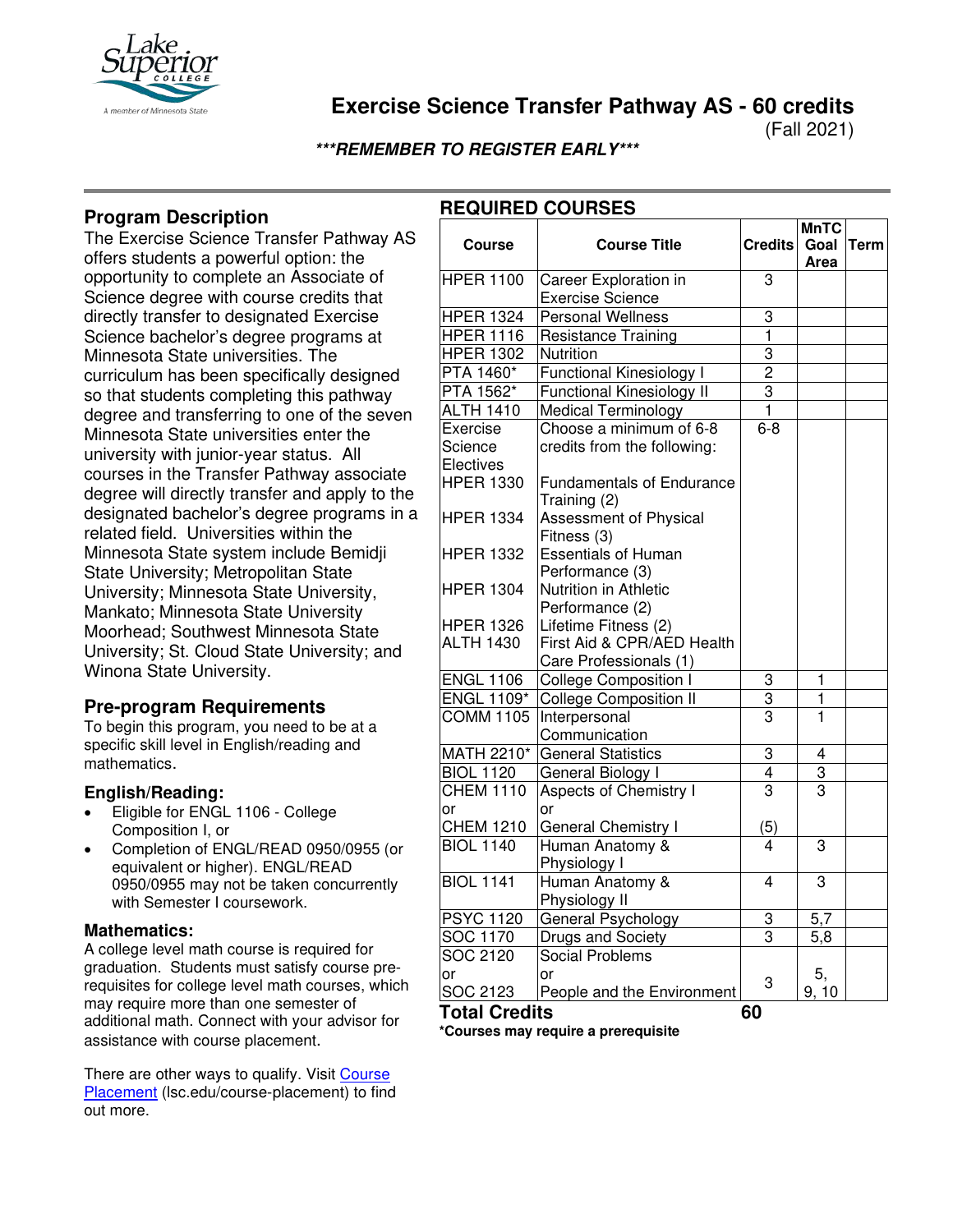

# **Exercise Science Transfer Pathway AS - 60 credits**

(Fall 2021)

**\*\*\*REMEMBER TO REGISTER EARLY\*\*\***

For interpretation of test results and selection of appropriate coursework; or general information about the program, admissions, financial aid, and getting started at LSC, contact the [professional advising team](mailto:advising@lsc.edu) (advising@lsc.edu) or 218-733-7601.

### **Program Outcomes**

Science, BS

At Minnesota State, Moorhead: Exercise

A student completing Lake Superior College's Minnesota State Transfer Pathway in Exercise Science and transferring into a designated bachelor's program in Exercise Science at a Minnesota State university will have junior standing and may complete the bachelor's degree within an additional 60 credits. You will be able to transfer to the following designated majors at Minnesota State universities:

| At Bemidji State University: Exercise | At Southwest State University: Exercise  |
|---------------------------------------|------------------------------------------|
| Science BS                            | Science, BS                              |
| At Metropolitan State University: NA  | At St. Cloud State University: NA        |
| At Minnesota State, Mankato: Exercise | At Winona State University: Exercise and |
| Science BS                            | Rehabilitative Science, BS               |

In order to graduate and be guaranteed admission to a Minnesota State University's designated program you must earn an overall grade point average as indicated by the university to which you will transfer.

### **Suggested course sequence for a full time student averaging 15 credits per semester**

| <b>First Semester</b>                                   | 15 credits |
|---------------------------------------------------------|------------|
| <b>ENGL 1106 College Composition I</b>                  | З          |
| BIOL 1120 General Biology I                             |            |
| COMM 1105 Interpersonal Communication                   | 3          |
| <b>HPER 1116 Resistance Training</b>                    |            |
| <b>HPER 1100 Career Exploration in Exercise Science</b> | 2          |
| <b>ALTH 1410 Medical Terminology</b>                    |            |

| <b>Second Semester</b>                  | 16-18 credits |
|-----------------------------------------|---------------|
| <b>ENGL 1109 College Composition II</b> |               |
| CHEM 1110 Aspects of Chemistry or       | ാ             |
| CHEM 1210 General Chemistry I           | (5)           |
| BIOL 1140 Human Anatomy & Physiology I  |               |
| <b>HPER 1324 Personal Wellness</b>      | 3             |
| PSYC 1120 General Psychology            | 3             |